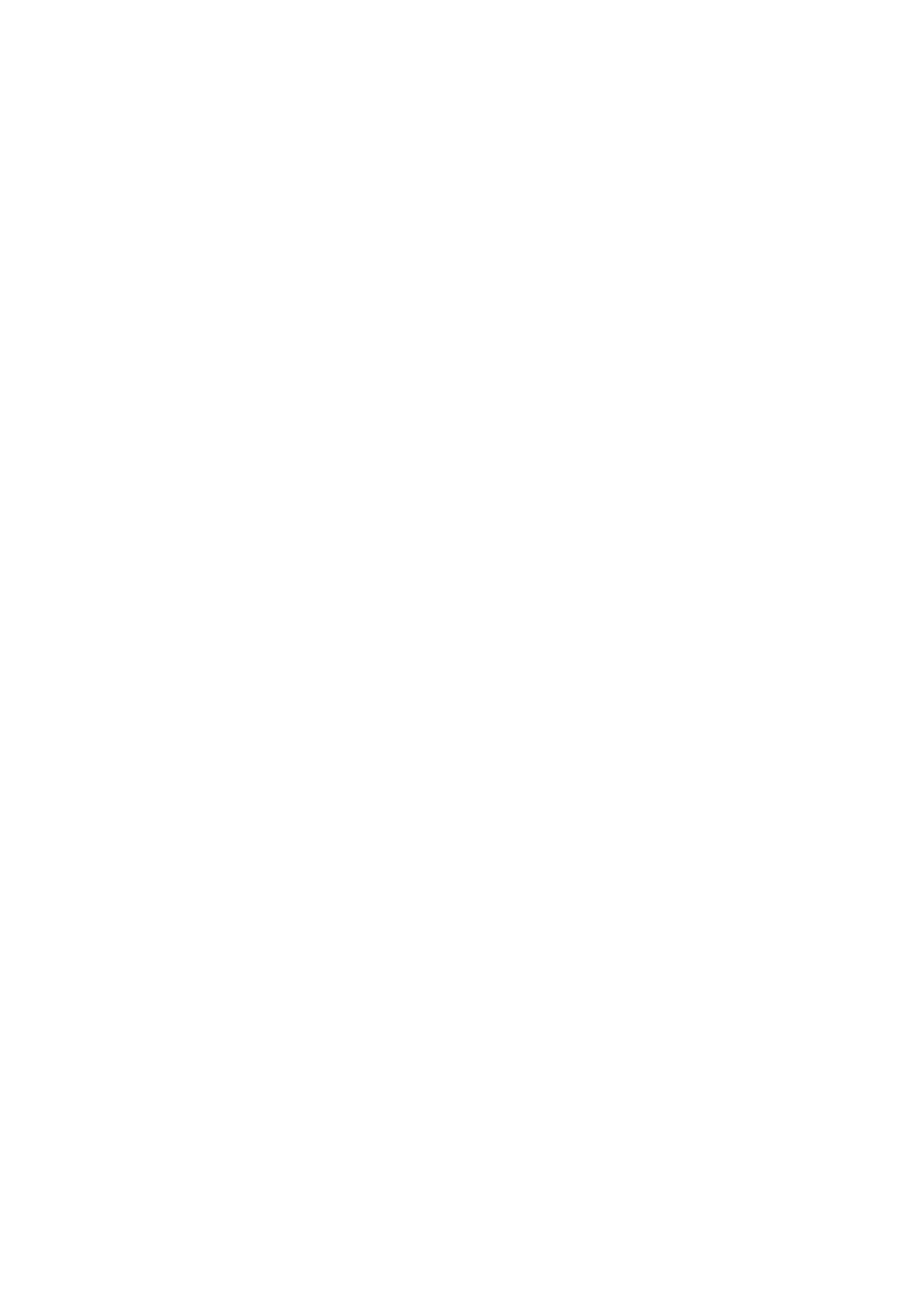

*Number* 39 *of* 2012

## **FISCAL RESPONSIBILITY ACT 2012**

# **REVISED**

**Updated to 16 December 2020**

## **Introduction**

This Revised Act presents the text of the Act as it has been amended since enactment, and preserves the format in which it was passed.

## **Related legislation**

*Fiscal Responsibility Acts 2012 and 2013*: this Act is one of a group of Acts included in this collective citation, to be construed together as one (*Ministers and Secretaries (Amendment) Act 2013* (29/2013), s. 4(4)). The Acts in this group are:

- *Fiscal Responsibility Act 2012* (39/2012)
- *Ministers and Secretaries (Amendment) Act 2013* (29/2013), s. 3

## **Annotations**

This Revised Act is annotated and includes textual and non-textual amendments, statutory instruments made pursuant to the Act and previous affecting provisions.

An explanation of how to read annotations is available at www.lawreform.ie/annotations.

## **Material not updated in this revision**

Where other legislation is amended by this Act, those amendments may have been superseded by other amendments in other legislation, or the amended legislation may have been repealed or revoked. This information is not represented in this revision but will be reflected in a revision of the amended legislation if one is available.

Where legislation or a fragment of legislation is referred to in annotations, changes to this legislation or fragment may not be reflected in this revision but will be reflected in a revision of the legislation referred to if one is available.

A list of legislative changes to any Act, and to statutory instruments from 1972, may be found linked from the page of the Act or statutory instrument at www.irishstatutebook.ie.

## **Acts which affect or previously affected this revision**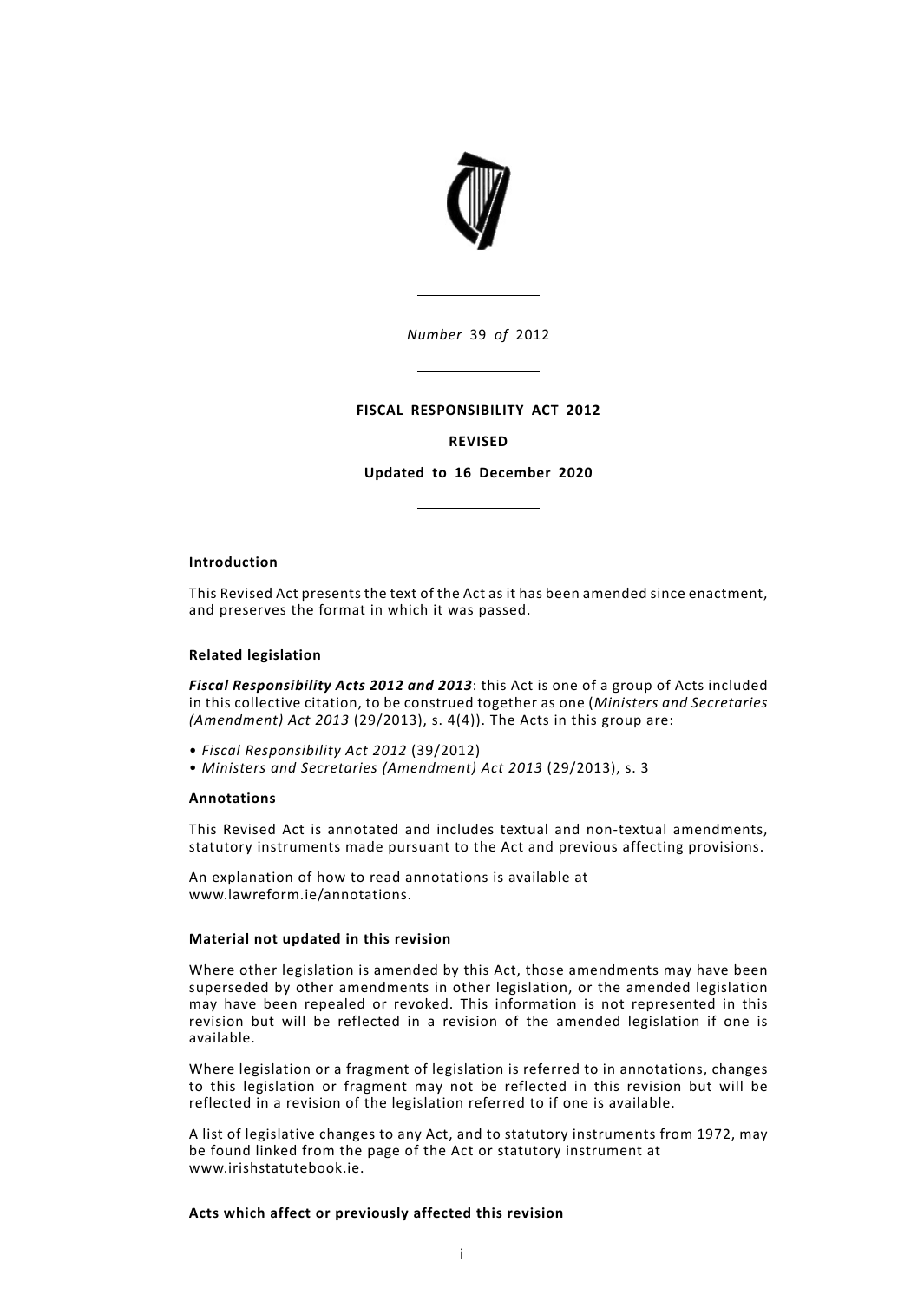- *Finance (Miscellaneous Provisions) Act 2020* (25/2020)
- *Ministers and Secretaries (Amendment) Act 2013* (29/2013)

All Acts up to and including *Finance (Miscellaneous Provisions) Act 2020* (25/2020), enacted 16 December 2020, were considered in the preparation of this revision.

## **Statutory instruments which affect or previously affected this revision**

• *Fiscal Responsibility Act 2012 (Commencement) Order 2012* (S.I. No. 522 of 2012)

All statutory instruments up to and including *European Union (Retail Charges for Regulated Intra-EU Communications) Regulations 2020* (S.I. No. 668 of 2020), made 18 December 2020, were considered in the preparation of this revision.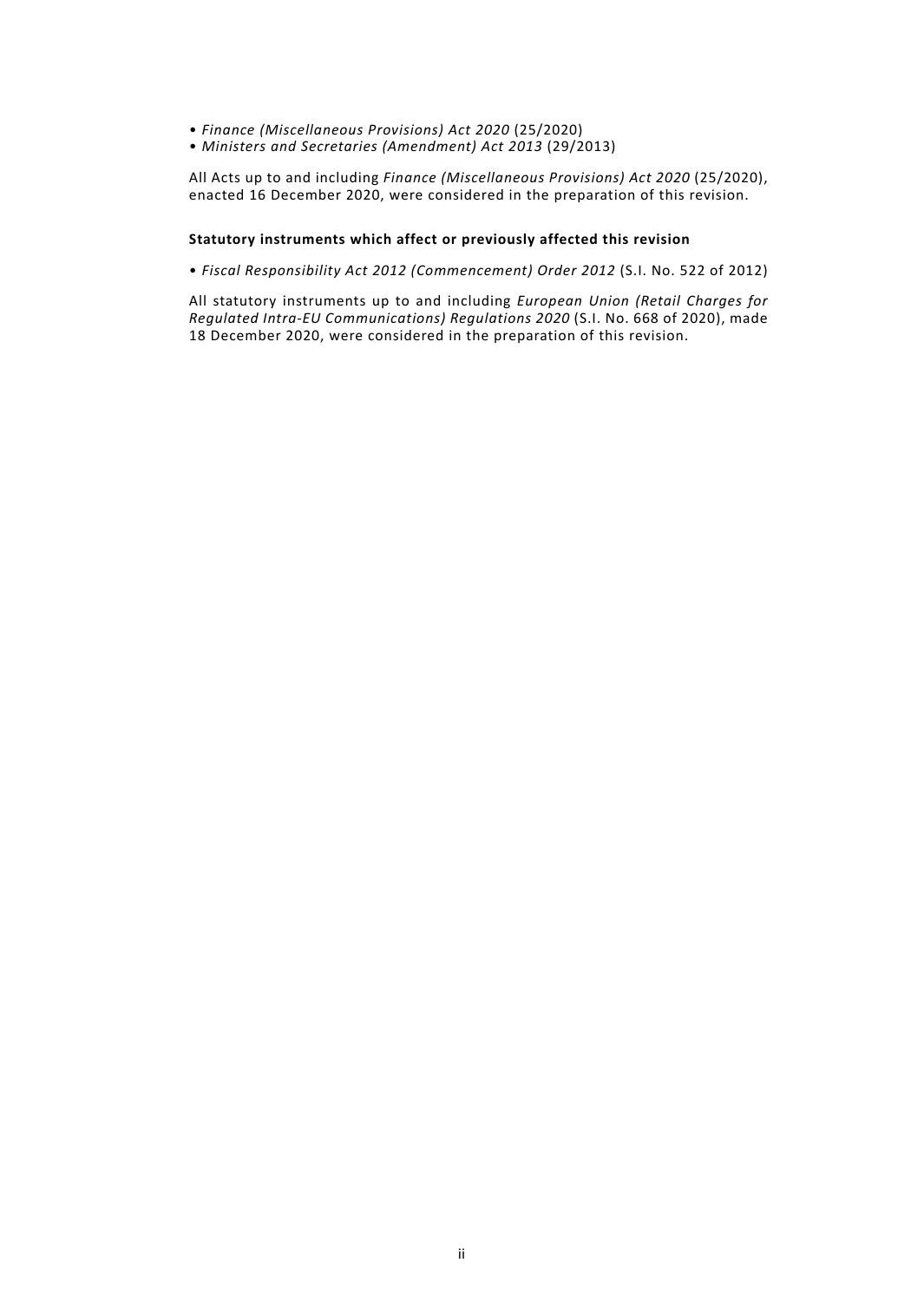

*Number* 39 *of* 2012

# **FISCAL RESPONSIBILITY ACT 2012**

## **REVISED**

## **Updated to 16 December 2020**

# ARRANGEMENT OF SECTIONS

# [PART](#page-6-0) 1

**INTERPRETATION** 

Section

1. [Interpretation.](#page-6-1)

# [PART](#page-8-0) 2

# THE FISCAL RULES

2. Duty of [Government](#page-8-1) to endeavour to comply with fiscal rules.

3. [Budgetary](#page-8-2) rule.

4. [Debt](#page-9-0) rule.

5. [Medium-term](#page-9-1) budgetary objective.

6. Correction [mechanism.](#page-9-2)

## [PART](#page-10-0) 3

IRISH FISCAL ADVISORY COUNCIL

7. Irish Fiscal [Advisory](#page-10-1) Council.

8. [Functions](#page-10-2) of Fiscal Council.

## [PART](#page-11-0) 4

# MISCELLANEOUS AND SUPPLEMENTARY

9. [Regulations.](#page-11-1)

10. [Expenses.](#page-11-2)

11. Short title and [commencement.](#page-11-3)

## [SCHEDULE](#page-12-0)

## Irish Fiscal Advisory Council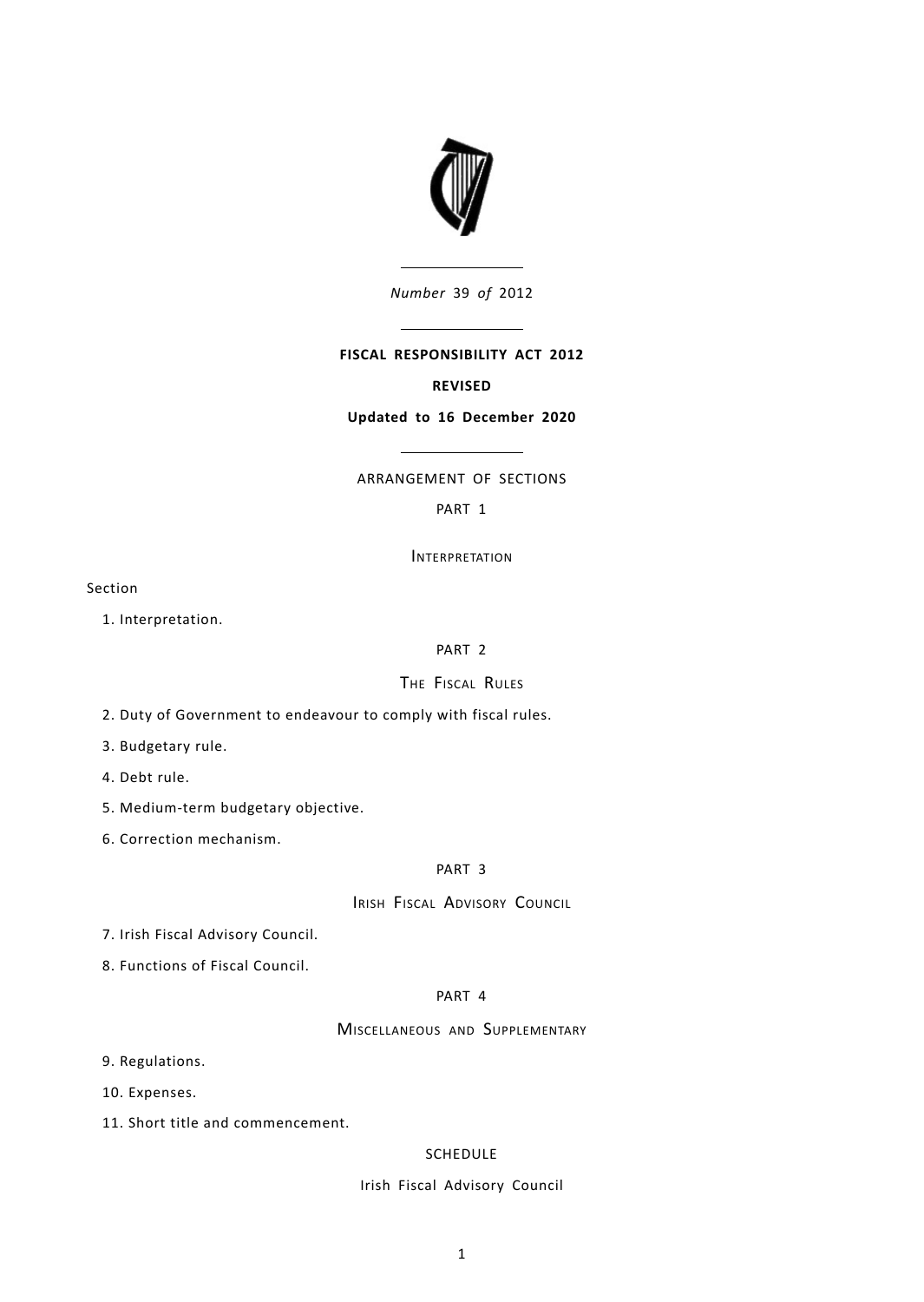$\overline{\phantom{0}}$ 

# ACTS REFERRED TO

 $\overline{a}$ 

| Companies Act 1990                                   | 1990, No. 33 |
|------------------------------------------------------|--------------|
| Comptroller and Auditor General (Amendment) Act 1993 | 1993, No. 8  |
| Comptroller and Auditor General Acts 1866 to 1998    |              |
| Ethics in Public Office Act 1995                     | 1995, No. 22 |
| European Parliament Elections Act 1997               | 1997, No. 2  |
| Freedom of Information Act 1997                      | 1997, No. 13 |
| Local Government Act 2001                            | 2001, No. 37 |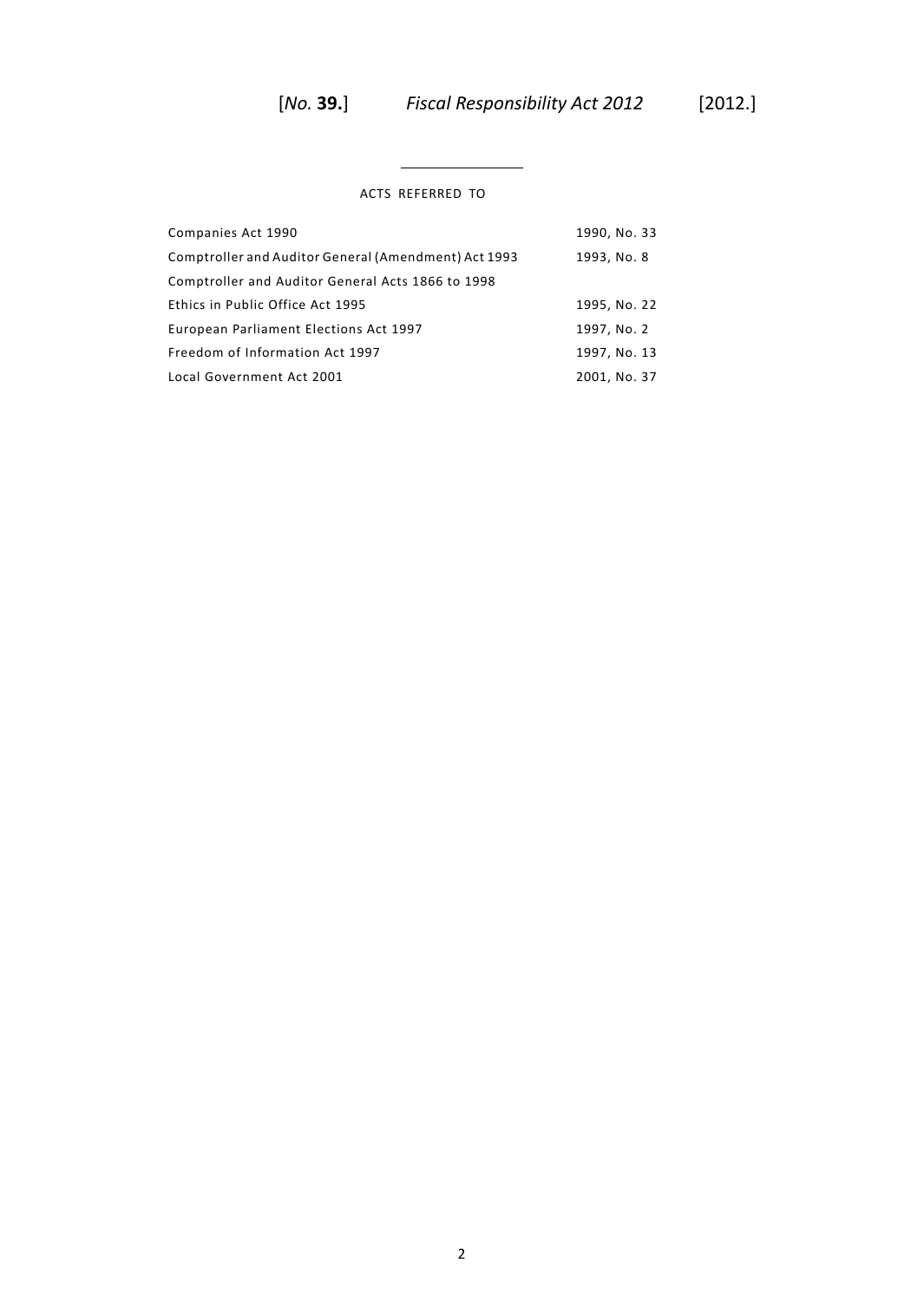

#### **FISCAL RESPONSIBILITY ACT 2012**

**REVISED**

**Updated to 16 December 2020**

*Number* 39 *of* 2012

AN ACT TO MAKE PROVISION FOR SECURING THAT THE RULES IN ARTICLE 3 OF THE TREATY ON STABILITY, COORDINATION AND GOVERNANCE IN THE ECONOMIC AND MONETARY UNION TAKE EFFECT IN THE LAW OF THE STATE IN ACCORDANCE WITH PARAGRAPH 2 OF THAT ARTICLE AND THAT THE RULE IN ARTICLE 4 OF THAT TREATY TAKES EFFECT IN THE STATE; TO MAKE PROVISION IN ACCORDANCE WITH ARTICLE 3 OF THAT TREATY IN RELATION TO A MEDIUM-TERM BUDGETARY OBJECTIVE AND A CORRECTION MECHANISM; TO ESTABLISH A BODY TO BE KNOWN AS COMHAIRLE CHOMHAIRLEACH BHUISÉADACH NA hÉIREANN OR, IN THE ENGLISH LANGUAGE, THE IRISH FISCAL ADVISORY COUNCIL AND PROVIDE FOR ITS FUNCTIONS; AND TO PROVIDE FOR RELATED **MATTERS** 

[27*th November*, 2012]

<span id="page-6-1"></span><span id="page-6-0"></span>BE IT ENACTED BY THE OIREACHTAS AS FOLLOWS:

# PART 1

## **INTERPRETATION**

Interpretation.  $1 - (1)$  In this Act-

"1997 excessive deficit Regulation" means Council Regulation (EC) No. 1467/97 of 7 July 1997  $^1$  as amended by Council Regulation (EC) No. 1056/2005 of 27 June 2005  $^2$  and Council Regulation (EU) No. 1177/2011 of 8 November 2011  $^3$ ;

"1997 surveillance and coordination Regulation" means Council Regulation (EC) No. 1466/97 of 7 July 1997<sup>4</sup> as amended by Council Regulation (EC) No. 1055/2005 of 27 June 2005  $^5$  and Regulation (EU) No. 1175/2011 of 16 November 2011  $^6\!$ 

"2009 Regulation" means Council Regulation (EC) No. 479/2009 of 25 May 2009<sup>7</sup> as amended by Council Regulation (EU) No. 679/2010 of 26 July 2010  $^{\rm 8}$ ;

 $^1$  OJ No. L209, 2.8.1997, p.6 OJ No. L174, 7.7.2005, p.5 OJ No. L306, 23.11.2011, p.33 OJ No. L209, 2.8.1997, p.1 OJ No. L174, 7.7.2005, p.1 OJ No. L306, 23.11.2011, p.12 OJ No. L145, 10.6.2009, p.1 OJ No. L198, 30.7.2010, p.1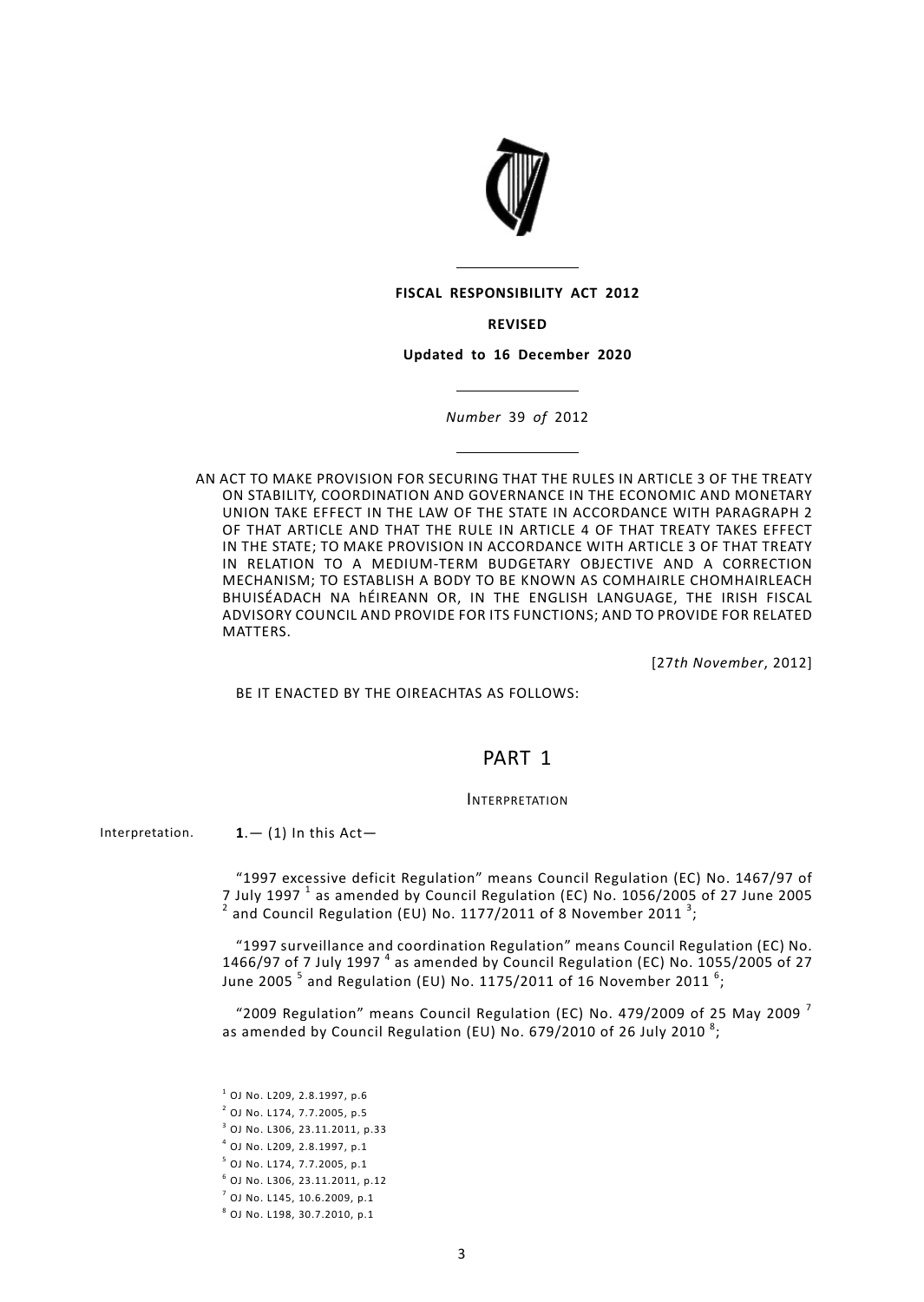"2012 Treaty" means the Treaty on Stability, Coordination and Governance in the Economic and Monetary Union done at Brussels on 2 March 2012;

"annual structural balance of the general government", in relation to a year, means the general government deficit or general government surplus for the year, cyclically adjusted and net of one-off andtemporary measures, expressed as a percentage of gross domestic product at market prices;

"Budget", in relation to a year, means the Financial Statement and associated material presented by the Minister to Dáil Éireann, and the Estimates for Public Services, which set out the Government's proposals for the year with regard to the raising of tax and other revenues and to public expenditure;

"budgetary rule" shall be construed in accordance with *section 3*;

"cyclically-adjusted" means adjusted to take account of effects estimated to be due to the operation of the economic cycle;

"Estimates for Public Services" means the estimates of expenditure submitted by the Government to Dáil Éireann for approval in relation to supply grants and appropriations-in-aid in respect of supply services for a year;

"European system of accounts" means the European system of national and regional accounts in the Community as provided for under Council Regulation (EC) No. 2223/96 of 25 June 1996  $^9$ , as it has effect as amended from time to time;

"exceptional circumstances" means—

- (*a*) a period during which an unusual event outside the control of the State has a major impact on the financial position of the general government, or
- (*b*) a period of severe economic downturn,

within the meaning of the Stability and Growth Pact;

"Fiscal Council" has the meaning given by *[section](#page-10-1) 7(1)*;

"fiscal stance" means the change in the annual structural balance of the general government, excluding interest payments on the general government debt expressed as a percentage of gross domestic product at market prices, for a year relative to the preceding year;

"general government", in relation to the State, shall be construed in accordance with the European system of accounts;

"general government debt", in relation to a year, means the total gross debt at nominal value of the general government of the State which is outstanding at the end of the year, as arrived at in accordance with the 2009 Regulation;

"general government deficit", in relation to a year, means the net borrowing of the general government of the State for the year, as arrived at in accordance with the 2009 Regulation;

"general government surplus", in relation to a year, means the net lending of the general government of the State for the year, as arrived at in accordance with the 2009 Regulation;

"gross domestic product at market prices", in relation to a year, means gross domestic product of the State for the year at market prices, as arrived at in accordance with the European system of accounts;

"local authority" has the same meaning as in the Local Government Act 2001;

<sup>9</sup> OJ No. L310, 30.11.1996, p.1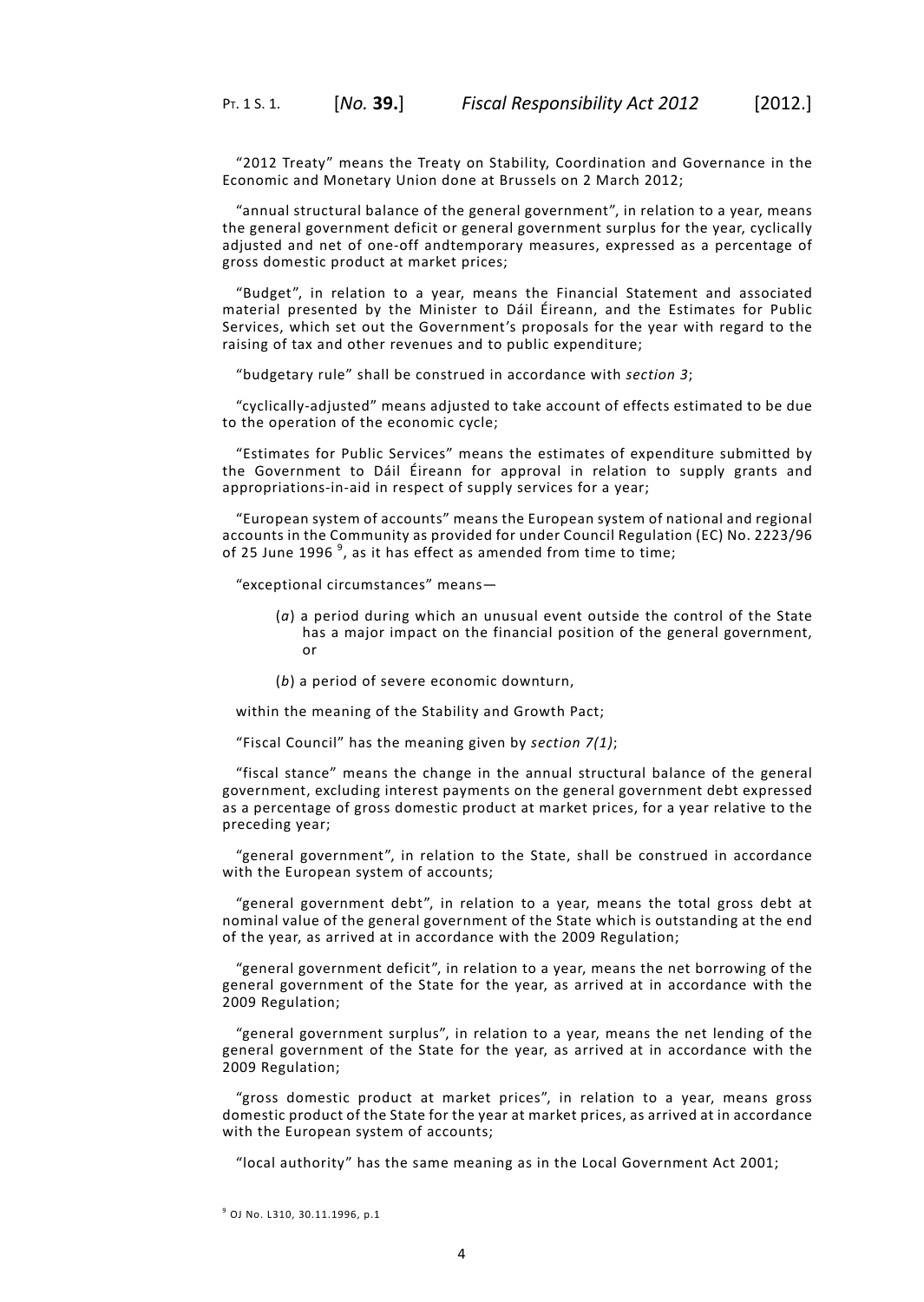"medium-term budgetary objective" means the medium-term budgetary objective required by the 1997 surveillance and coordination Regulation;

"Minister" means Minister for Finance;

"official forecasts" means the macroeconomic and budgetary forecasts published by the Department of Finance for the purposes of fiscal planning and known as the Spring forecasts and the Autumn forecasts;

"Stability andGrowth Pact"meansthe 1997 surveillance and coordination Regulation, the 1997 excessive deficit Regulation and the Resolution of the European Council of 17 June 1997 on the Stability and Growth Pact  $^{10}$ ;

"stability programme" means the stability programme required by Article 3(1) of the 1997 surveillance and coordination Regulation;

"subsector", in relation to the general government, shall be construed in accordance with the European system of accounts.

<span id="page-8-0"></span>(2) A word or expression used in this Act and in the 2012 Treaty has, unless the contrary intention appears, the same meaning in this Act as in the 2012 Treaty.

# PART 2

# THE FISCAL RULES

Duty of Government to endeavour to comply with fiscal

<span id="page-8-1"></span>**2**.— (1) The Government shall endeavour to secure that—

(*a*) the requirement imposed by *[section](#page-8-2) 3* (the budgetary rule), and

(*b*) the requirement imposed by *[section](#page-9-0) 4* (the debt rule),

which derive from Articles 3 and 4 respectively of the 2012 Treaty, are complied with.

<span id="page-8-2"></span>(2) The official forecasts shall set out the data required to assess whether the requirement specified in *subsection (1)(a)* is complied with.

rules.

Budgetary rule.  $3 - (1)$  The budgetary rule is that for each year either-

(*a*) the budget condition (set out in *subsection (2)*), or

(*b*) the adjustment path condition (set out in *subsection (4)*),

is satisfied.

(2) The budget condition is that either—

- (*a*) the budgetary position of the general government is in balance or in surplus, or
- (*b*) the requirement in *paragraph (a)* is not met only as a result of exceptional circumstances and the failure to meet it does not endanger fiscal sustainability in the medium-term.

(3) The requirement in *subsection (2)(a)* shall be deemed to be respected if the annual structural balance of the general government is at the medium-term budgetary objective.

 $^{10}$  OJ No. C236, 2.8.1997, p.1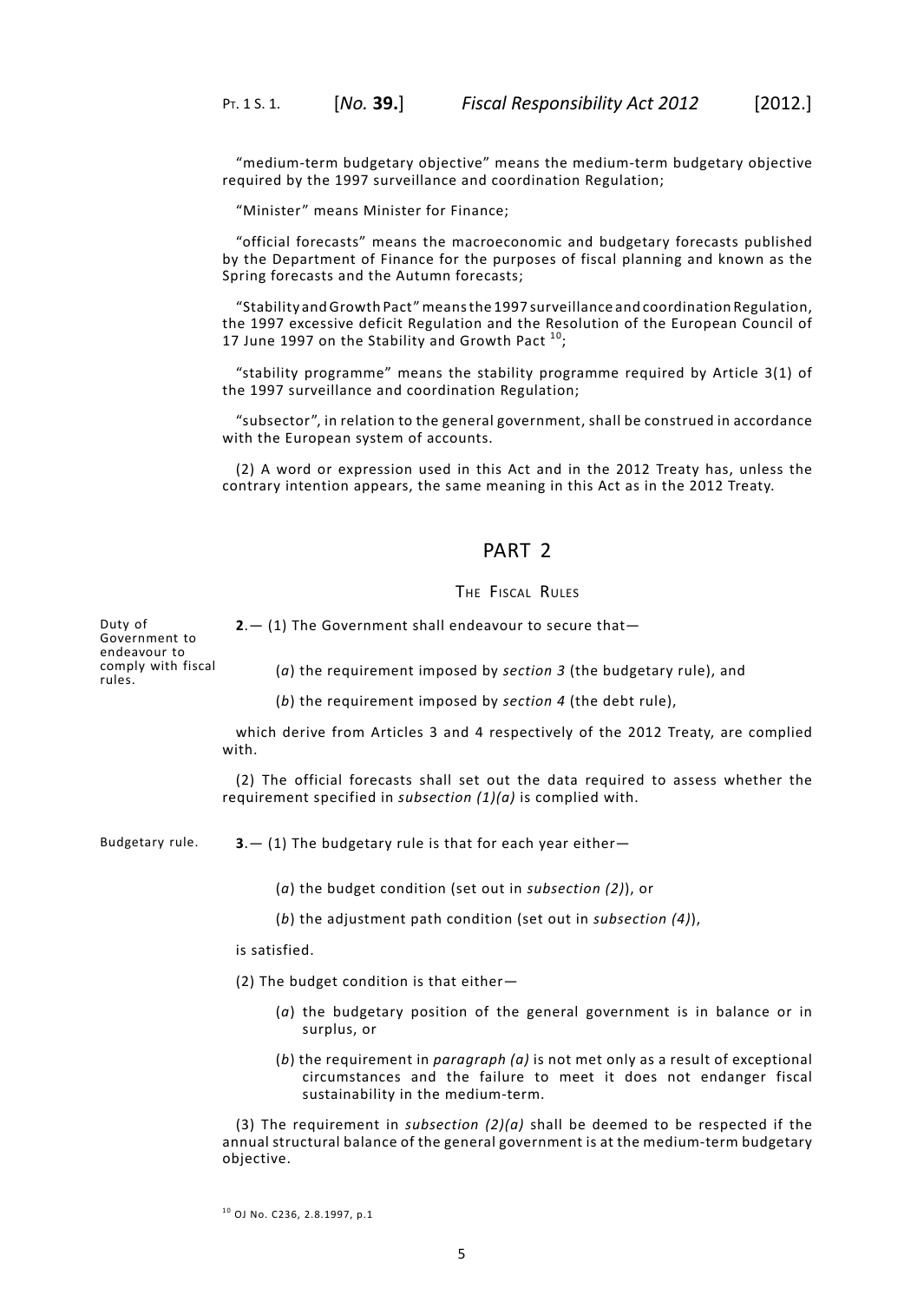- (4) The adjustment path condition is that either—
	- (*a*) the annual structural balance of the general government is converging towards the medium-term budgetary objective in line with the timeframe set in accordance with the 1997 surveillance and coordination Regulation, or
	- (*b*) the requirement in *paragraph (a)* is not met only as a result of exceptional circumstances and the failure to meet it does not endanger fiscal sustainability in the medium-term.
- <span id="page-9-0"></span>Debt rule. **4**.— When the ratio of general government debt to gross domestic product at market prices exceeds 60 per cent, the ratio shall be reduced in accordance with the 1997 excessive deficit Regulation until the ratio reaches 60 per cent.

<span id="page-9-1"></span>Medium-term budgetary objective. **5**.— (1) Subject to *subsection (2)*, the lower limit of the medium-term budgetary objective shall be an annual structural balance of the general government of minus 0.5 per cent of gross domestic product at market prices.

> <span id="page-9-2"></span>(2) If the ratio of general government debt to gross domestic product at market prices is significantly below 60 per cent, and risks in terms of long-term sustainability of public finances are low, the lower limit of the medium-term budgetary objective shall be an annual structural balance of the general government of minus 1 per cent of gross domestic product at market prices.

Correction mechanism. **6**.— (1) If the Commission addresses a warning to the State under Article 6(2) of the 1997 surveillance and coordination Regulation or if the Government consider that there is a failure to comply with the budgetary rule which constitutes a significant deviation for the purposes of Article 6(3) of that Regulation, the Government shall, within 2 months, prepare and lay before Dáil Éireann a plan specifying what is required to be done for securing compliance with the budgetary rule.

- (2) The plan shall—
	- (*a*) specify the period over which compliance with the budgetary rule is to be achieved,
	- (*b*) if that period is longer than a year, specify annual targets to be met in moving towards such compliance,
	- (*c*) specify the size and nature of the revenue and expenditure measures that are to be taken to secure such compliance, and
	- (*d*) outline how any revenue and expenditure measures that are to be taken will relate to different subsectors of the general government.
- (3) The provision made by the plan shall be consistent with—
	- (*a*) the rules of the Stability and Growth Pact,
	- (*b*) any recommendations made to the State under the Stability and Growth Pact in relation to the period over which compliance with the budgetary rule is to be achieved and the size of measures to be taken to secure such compliance, and
	- (*c*) the current stability programme.

(4) If the Government consider that exceptional circumstances have arisen during the period specified in the plan, the things specified in the plan are no longer required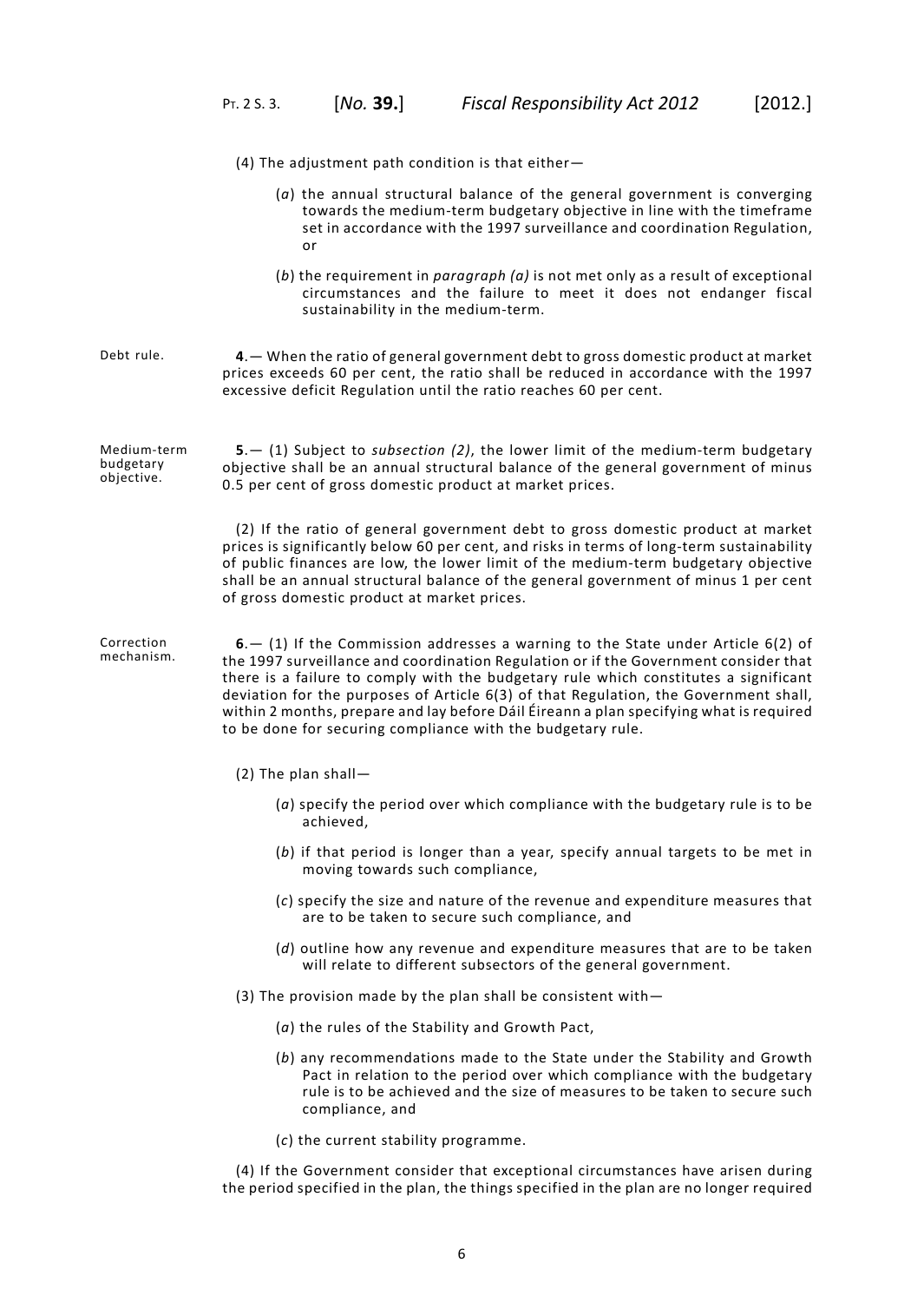to be done; but when the Government considers that the exceptional circumstances have ceased to exist, the Government shall, unless there is no longer a failure such as is mentioned in *subsection (1)*, within 2 months prepare and lay before Dáil Éireann a new plan under that subsection.

<span id="page-10-0"></span>(5) If the Government consider that a failure to comply with the budgetary rule is likely to occur the Government may, within 2 months, prepare and lay a statement before Dáil Éireann outlining the steps the Government intends to take to avoid such a failure.

# PART 3

# IRISH FISCAL ADVISORY COUNCIL

<span id="page-10-1"></span>Irish Fiscal Advisory Council. **7**.— (1) There shall be a body to be known as Comhairle Chomhairleach Bhuiséadach na hÉireann or, in the English language, the Irish Fiscal Advisory Council (in this Act referred to as the "Fiscal Council") to perform the functions conferred or imposed on it.

- (2) The Fiscal Council—
	- (*a*) is a body corporate with perpetual succession and a seal, and
	- (*b*) may sue, and be sued, in its corporate name.
- <span id="page-10-2"></span>(3) The *[Schedule](#page-12-0)* shall apply in relation to the Fiscal Council.

Functions of Fiscal Council. **8**.— (1) The Fiscal Council shall be independent in the performance of its functions.

> (2) The Fiscal Council shall monitor, and at least once in each year provide an assessment of, whether any obligation under *[section](#page-8-1) 2(1)(a)* or *[6\(](#page-9-2)1)*, or to do things specified in a plan under *[section](#page-9-2) 6(1)*, is being complied with.

> (3) An assessment under *subsection (2)* shall include an assessment of whether (in the opinion of the Fiscal Council)—

- (*a*) exceptional circumstances exist or have ceased to exist,
- (*b*) there is a failure such as is referred to in *[section](#page-9-2) 6(1)*, and
- (*c*) during any period specified in a plan under *[section](#page-9-2) 6(1)*, progress towards securing compliance with the budgetary rule is being made in accordance with the plan.

F1**[**(4) The Fiscal Council shall—

- (*a*) endorse, asit considers appropriate, the macroeconomic forecasts prepared by the Department of Finance on which the Budget and stability programme will be based,
- (*b*) provide an assessment of the official forecasts, and
- (*c*) in relation to each Budget and stability programme, provide an assessment of whether the fiscal stance for the year or years concerned is, in the opinion of the Fiscal Council, conducive to prudent economic and budgetary management, including by reference to the provisions of the Stability and Growth Pact. **]**

(5) The Fiscal Council shall, as soon as practicable after completing an assessment under this section, give a copy of the assessment to the Minister and publish the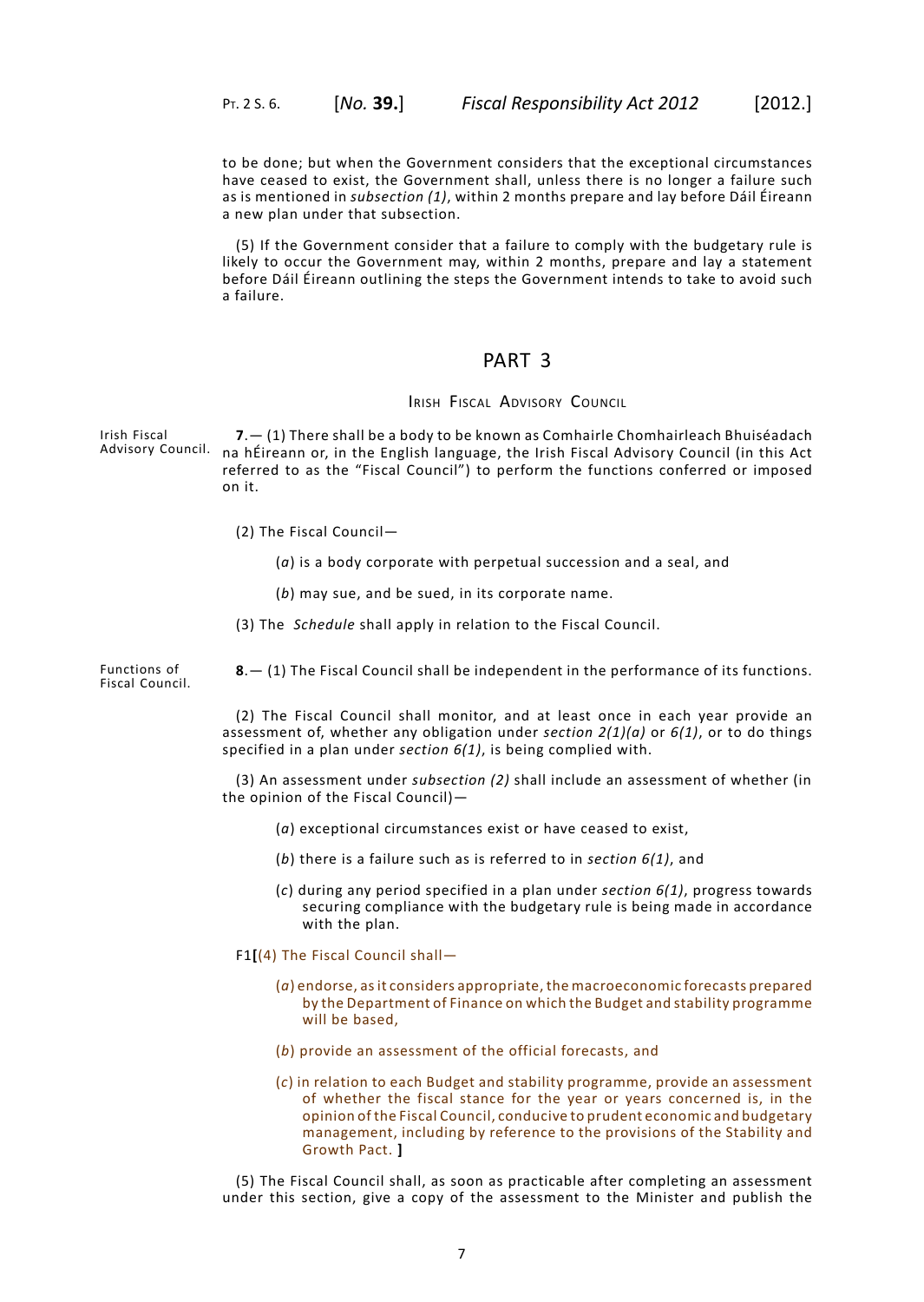assessment within the period of 10 days beginning on the day on which the copy is so given.

(6) If the Government do not accept an assessment of the Fiscal Council in relation to any of the matters referred to in *subsection (3)*, the Minister shall, within 2 months of being given a copy of the assessment under *subsection (5)*, prepare and lay before Dáil Éireann a statement of the Government's reasons for not accepting it.

(7) The Fiscal Council has all such powers as are necessary for, or incidental to, the performance of its functions.

#### **Annotations**

#### **Amendments:**

<span id="page-11-1"></span><span id="page-11-0"></span>**F1** Substituted and inserted (19.12.2013) by *Ministers and Secretaries(Amendment) Act 2013* (29/2013), s. 3, S.I. No. 577 of 2013.

# PART 4

# MISCELLANEOUS AND SUPPLEMENTARY

Regulations. **9**.— (1) The Minister may make regulations on the basis of the common principles referred to in Article 3(2) of the 2012 Treaty.

> (2) Regulations under this section may contain such incidental, supplementary and consequential provisions as appear to the Minister to be necessary or expedient for the purposes of the regulations.

> <span id="page-11-3"></span><span id="page-11-2"></span>(3) The Minister shall not make regulations under this section unless a draft of the regulations has been laid before, and approved by a resolution of, Dáil Éireann.

Expenses. **10**.— The expenses incurred by the Minister in the administration of this Act shall be paid out of moneys provided by the Oireachtas.

Short title and commencement. **11**.— (1) This Act may be cited as the Fiscal Responsibility Act 2012.

> (2) This Act comes into operation on such day or days as the Minister may appoint by order or orders either generally or with reference to any particular purpose or provision and different days may be so appointed for different purposes or different provisions.

#### **Annotations**

#### **Editorial Notes:**

**E1** Power pursuant to subs. (2) exercised (31.12.2012) by *Fiscal Responsibility Act 2012 (Commencement) Order 2012* (S.I. No. 522 of 2012), art. 2.

2. The 31st day of December 2012 is appointed as the day on which the Fiscal Responsibility Act 2012 (No. 39 of 2012) shall come into operation.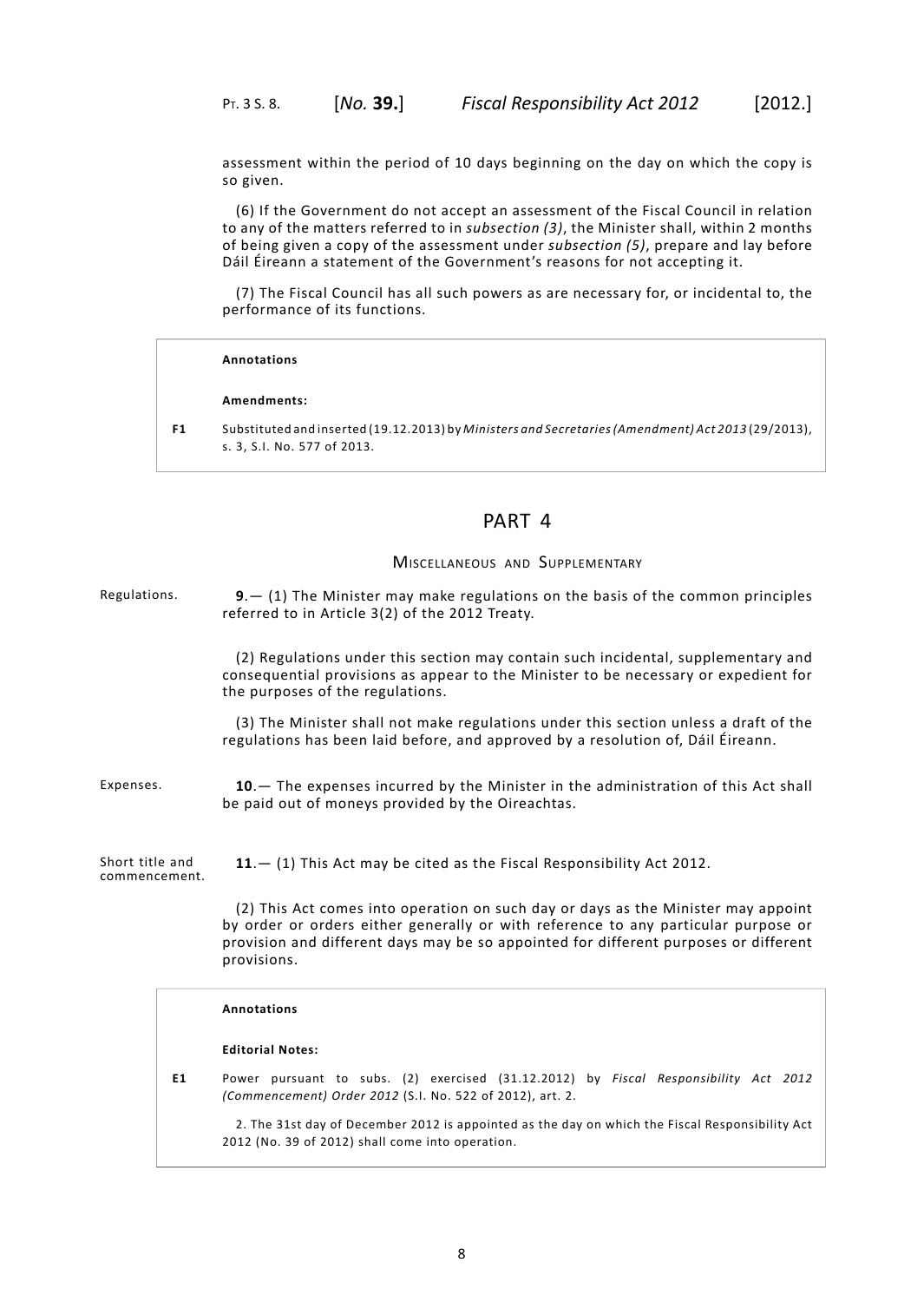<span id="page-12-0"></span>*[Section](#page-10-1) 7.*

## SCHEDULE

# IRISH FISCAL ADVISORY COUNCIL

## *Membership*

1. (1) The Fiscal Council shall consist of 5 members.

(2) Subject to *paragraph 3*, the members of the Fiscal Council shall be appointed by the Minister.

- (3) In appointing members of the Fiscal Council, the Minister shall—
	- (*a*) have regard to the desirability of their having competence and experience in domestic or international macroeconomic or fiscal matters, and
	- (*b*) to the extent practicable, ensure an appropriate balance between men and women in the membership of theFiscal Council.

(4) Where there is a vacancy (however occasioned) in the membership of the Fiscal Council the Minister shall, if it is reasonably practicable to do so, appoint a replacement before the end of the period of 6 months beginning on the day on which the vacancy arose.

(5) The chairperson of the Fiscal Council shall be such one of its members as is for the time being designated as such by the Minister.

## *Term of office*

2. (1) Except where *paragraph 3* or *4(5)* makes provision for the term of office of a member of the Fiscal Council to be the period specified there, the term of office of a member of the Fiscal Council is 4 years.

(2) A person may not be a member of the Fiscal Council for more than F2**[**3 consecutive terms**]** of office but is otherwise eligible for reappointment.

## *Appointment of initial members*

3. Each person who, immediately before the day appointed for the coming into operation of *[section](#page-10-1) 7(1)*, is a member of the non-statutory Fiscal Council shall (unless he or she declines to do so) on that day become a member of the Fiscal Council and, as determined by the Minister following consultation with each such person, his or her term of office shall be 2, 3 or 4 years from the coming intooperation of *[section](#page-10-1) [7\(](#page-10-1)1).*

### *Resignation and termination of office*

4. (1) A member of the Fiscal Council may at any time resign from office by letter addressed to the Minister and the resignation shall take effect on the date specified in the letter or the date the letter is received by the Minister, whichever is the later.

(2) Subject to *subparagraph (3)*, the Minister may remove a member of the Fiscal Council from office if, in the opinion of the Minister—

- (*a*) the member has become incapable through ill-health of effectively performing the functions of the office,
- (*b*) the member has committed stated misbehaviour,
- (*c*) the member has a conflict of interest of such significance that, in the opinion of the Minister, the member should cease to hold the office, or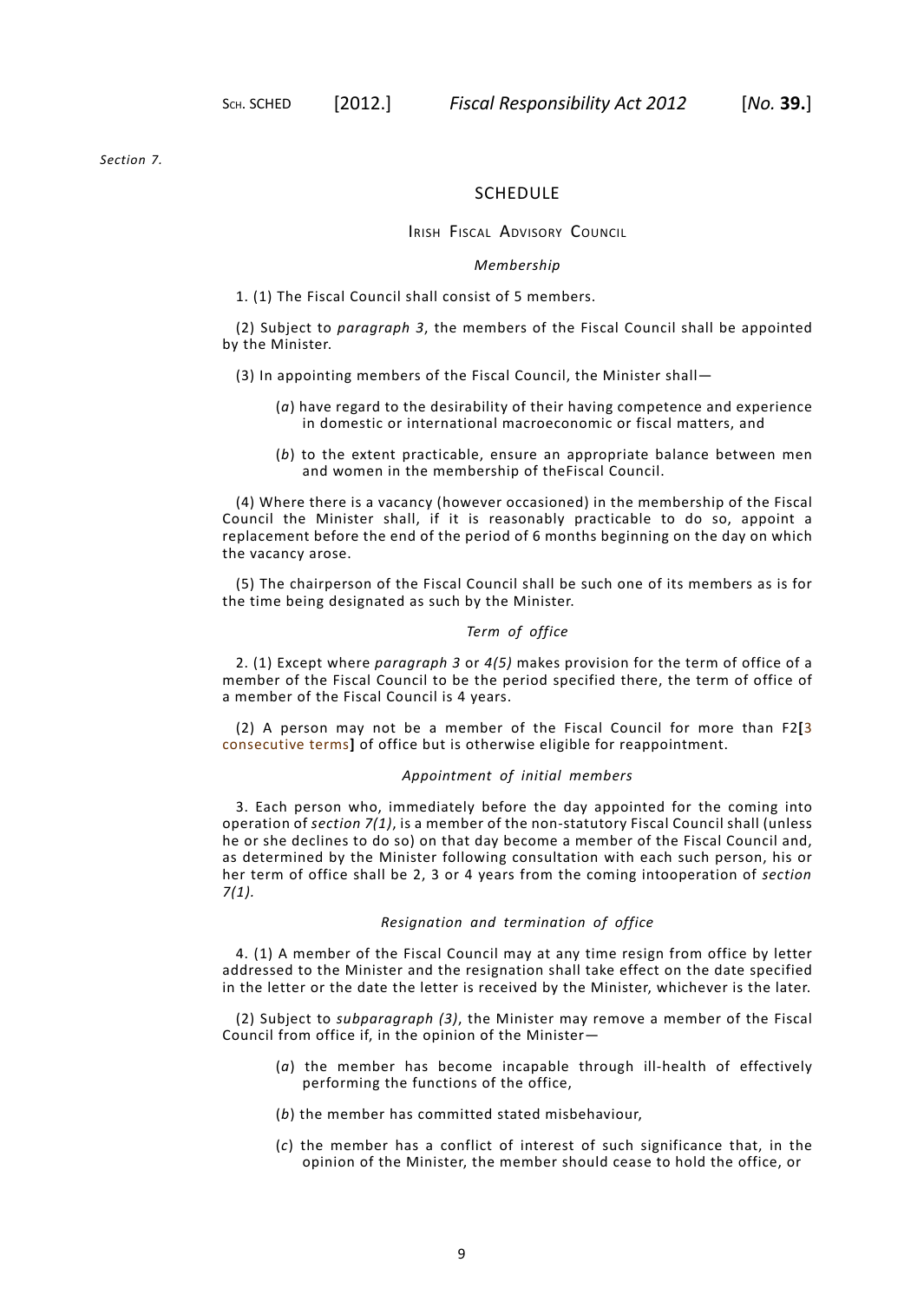(*d*) the removal of the member appears to be necessary for the effective performance by the Fiscal Council of its functions.

(3) A member of the Fiscal Council may not be removed from office under *subparagraph (2)* unless a resolution providing for the removal and stating the grounds for it is passed by Dáil Éireann.

(4) A person shall be disqualified from holding and shall cease to hold office as a member of the Fiscal Council if he or she—

- (*a*) is adjudicated bankrupt,
- (*b*) makes a composition or arrangement with creditors,
- (*c*) is convicted on indictment of an offence, or is convicted outside the State of an offence consisting of acts or omissions which would constitute an offence triable on indictment if done or made in the State,
- (*d*) is convicted of an offence involving fraud or dishonesty, or
- (*e*) has a declaration under section 150 of the Companies Act 1990 made against him or her or is subject or is deemed to be subject to a disqualification order by virtue of Part VII of that Act.

(5) Where the Minister appoints a new member of the Fiscal Council because a member of the Fiscal Council has died, resigned, been removed from office or become disqualified from holding office, the term of office of the new member is the remainder of the term of office of the former member.

(6) Subject to such rules as the Fiscal Council may make regarding quorum, the Fiscal Council may act despite one or more vacancies in its membership.

*Remuneration and other terms and conditions of office*

- 5. Each member of the Fiscal Council shall—
	- (*a*) hold office on such terms (other than the payment of remuneration and allowances for expenses) as the Minister may determine, and
	- (*b*) be paid by the Fiscal Council, out of the resources at its disposal, such remuneration (if any) and allowances for expenses (if any) as the Minister may determine.

## *Staff*

6. (1) The Fiscal Council may appoint such and so many persons to be members of the staff of the Fiscal Council, and on such terms, as may be determined by the Fiscal Council with the prior consent of the Minister given following consultation with the Minister for Public Expenditure and Reform.

(2) A member of the staff of the Fiscal Council shall be paid out of the moneys at the disposal of the Fiscal Council.

*Membership of Oireachtas, European Parliament or local authority*

7. (1) *Subparagraph (2)* applies where a person who is a member of the Fiscal Council or a member of the staff of the Fiscal Council at any time (in this paragraph referred to as "the material time")—

- (*a*) is nominated as a candidate for election to either House of the Oireachtas or the European Parliament,
- (*b*) is nominated as a member of Seanad Éireann,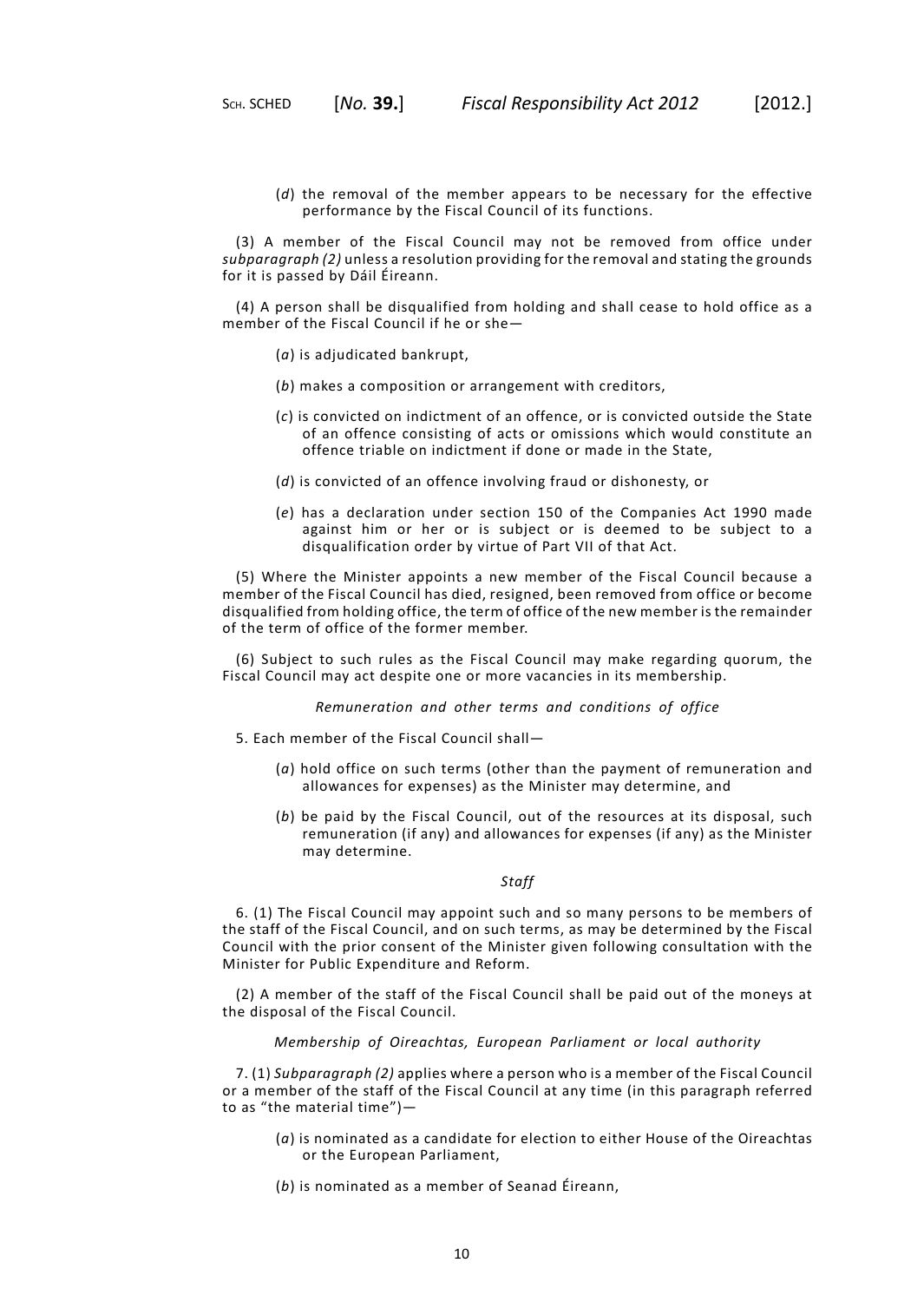- (*c*) is elected as a member of either House of the Oireachtas or the European Parliament,
- (*d*) is regarded pursuant to section 19 of the European Parliament Elections Act 1997 as having been elected to that Parliament to fill a vacancy, or
- (*e*) becomes a member of a local authority.
- (2) The person referred to in *subparagraph (1)* shall—
	- (*a*) if a member of the Fiscal Council, cease to be a member of the Fiscal Council, and
	- (*b*) if a member of the staff of the Fiscal Council, stand seconded from employment by the Fiscal Council, and not be paid by, or be entitled to receive from, the Fiscal Council any remuneration or allowances for expenses in respect of the period commencing at the material time and ending when the person ceases to be a member of either House of the Oireachtas, the European Parliament or the local authority.

(3) A person who is for the time being entitled under the Standing Orders of either House of the Oireachtas to sit in that House or who is a member of the European Parliament or of a local authority shall, while so entitled or such a member, be disqualified from becoming a member of the Fiscal Council or a member of the staff of the Fiscal Council.

(4) Without prejudice to the generality of *clause (b)* of *subparagraph (2)*, that clause shall be read as prohibiting, among other things, the reckoning of a period mentioned in that clause as service with the Fiscal Council for the purposes of any superannuation benefits.

## *Prohibition on disclosure of confidential information*

8. (1) A person shall not, without the relevant consent or as required by law, disclose confidential information obtained by that person in any capacity, or while performing functions, as—

(*a*) a member of the Fiscal Council, or

(*b*)a member of the staff of the Fiscal Council.

(2) A person who contravenes *subparagraph (1)* is guilty of an offence and liable on summary conviction to a class A fine.

(3) Summary proceedings for an offence under this paragraph may be brought and prosecuted by the Minister.

(4) Nothing in *subparagraph (1)* shall prevent the disclosure of information to the Fiscal Council or by or on behalf of the Fiscal Council to the Minister.

(5) Nothing in *subparagraph (1)* shall prevent the disclosure of information by a person in the circumstances referred to in section 35(2) of the Ethics in Public Office Act 1995.

(6) In this paragraph—

"confidential information" means information that is expressed by the Fiscal Council or, in the case of information supplied to the Fiscal Council by the Minister, by the Minister to be confidential either as regards particular information or as regards information of a particular class or description;

"relevant consent" means—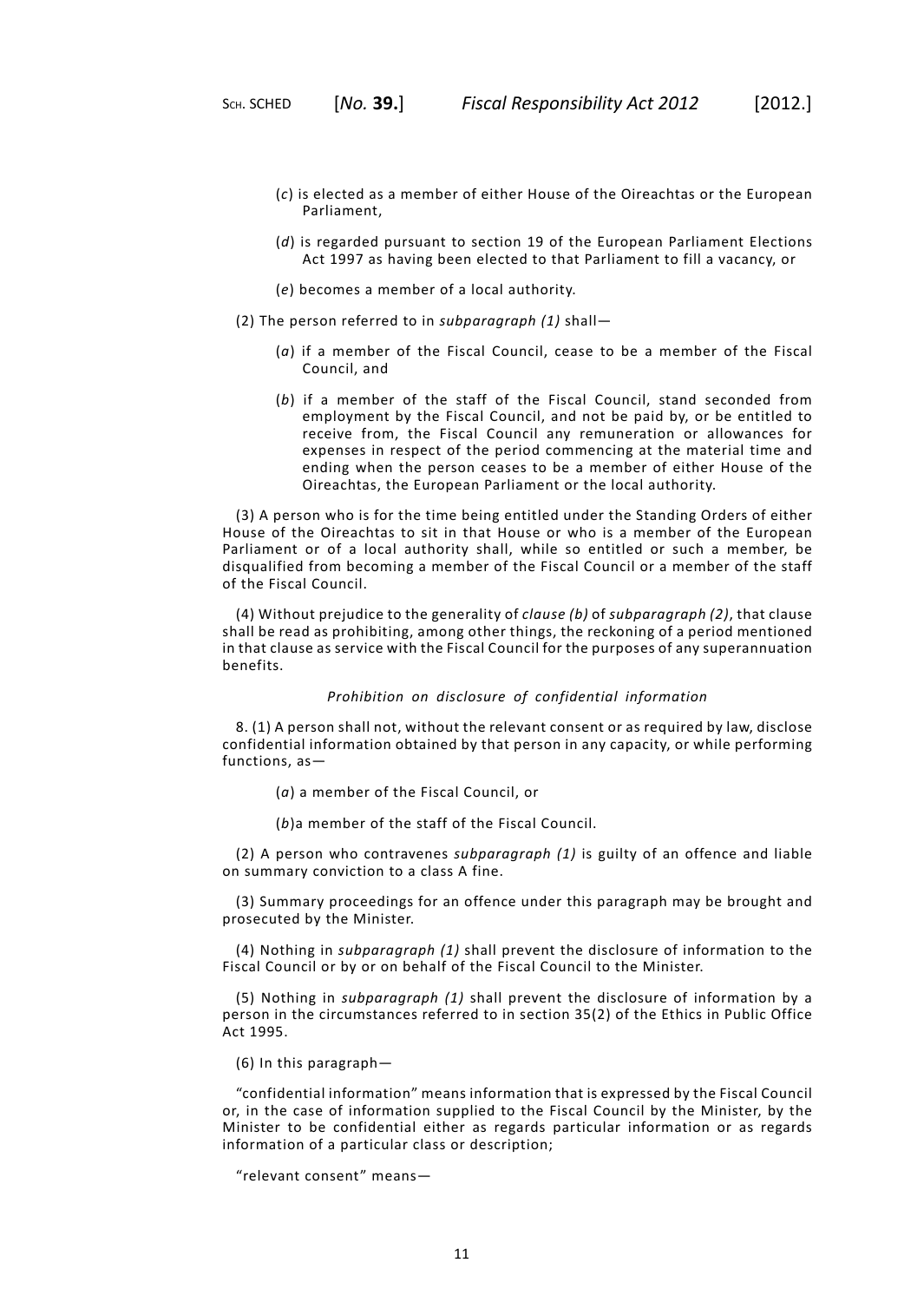- (*a*) in the case of information expressed to be confidential by the Fiscal Council, the consent in writing of the Fiscal Council, and
- (*b*) in the case of information expressed to be confidential by the Minister, the consent in writing of the Minister.

#### *Funding*

9. (1) Subject to *subparagraph (2)*, the expenditure incurred by the Fiscal Council in the performance of its functions shall be charged on and paid out of the Central Fund or the growing produce thereof.

(2) Subject to *subparagraph (3)*, not more than the sum specified in *subparagraph (4)* shall be so charged and paid out for any year.

(3) If *[section](#page-10-1) 7(1)* comes into operation otherwise than at the beginning of a year, the amount so charged and paid out for that year shall be reduced pro rata.

- (4) The sum referred to in *subparagraph (2)* is—
	- (*a*) for the year in which *[section](#page-10-1) 7(1)* comes into operation, €800,000, and
	- (*b*)for each subsequent year, the sum which (whether by virtue of *clause (a)* or this clause) applies for the preceding year as adjusted by the annual percentage change in the Harmonised Index of Consumer Prices published by the Central Statistics Office in respect of the preceding year.

## *Accounts and audit*

10. (1) The Fiscal Council shall keep, in such form as may be approved by the Minister, all proper and usual accounts of receipts and expenditure by the Fiscal Council and shall keep any special accounts which the Minister may from time to time direct.

(2) Accounts kept under this paragraph and signed by the chairperson of the Fiscal Council (who shall be the officer accountable for such accounts for the purposes of the Comptroller and Auditor General Acts 1866 to 1998) shall be submitted as soon as is practicable (but not later than 3 months after the end of the accounting period to which they relate) to the Comptroller and Auditor General for audit.

(3) A copy of any accounts of the Fiscal Council audited by the Comptroller and Auditor General shall be given to the Minister as soon as reasonably practicable and the Minister shall lay a copy of them before each House of the Oireachtas.

(4) The Comptroller and Auditor General shall, together with the report on the Appropriation Accounts for each year, make a report to Dáil Éireann with respect to the correctness of the sums brought to account by the Fiscal Council under this paragraph in the year.

- (5) (*a*) The Fiscal Council and any relevant member of the staff shall, whenever required to do so by the Minister, permit any person appointed by the Minister to examine any accounts of the Fiscal Council and facilitate the examination and the Fiscal Council shall pay to the Minister such fee for the examination as may be fixed by the Minister.
- (*b*) In this subparagraph "relevant member of the staff" means a member of the staff of the Fiscal Council to whom duties relating to those accounts have been duly assigned.

## *Appearance before Oireachtas Committees*

11. (1) The chairperson of the Fiscal Council shall, whenever requested in writing by a Committee of Dáil Éireann established under the Standing Orders of Dáil Éireann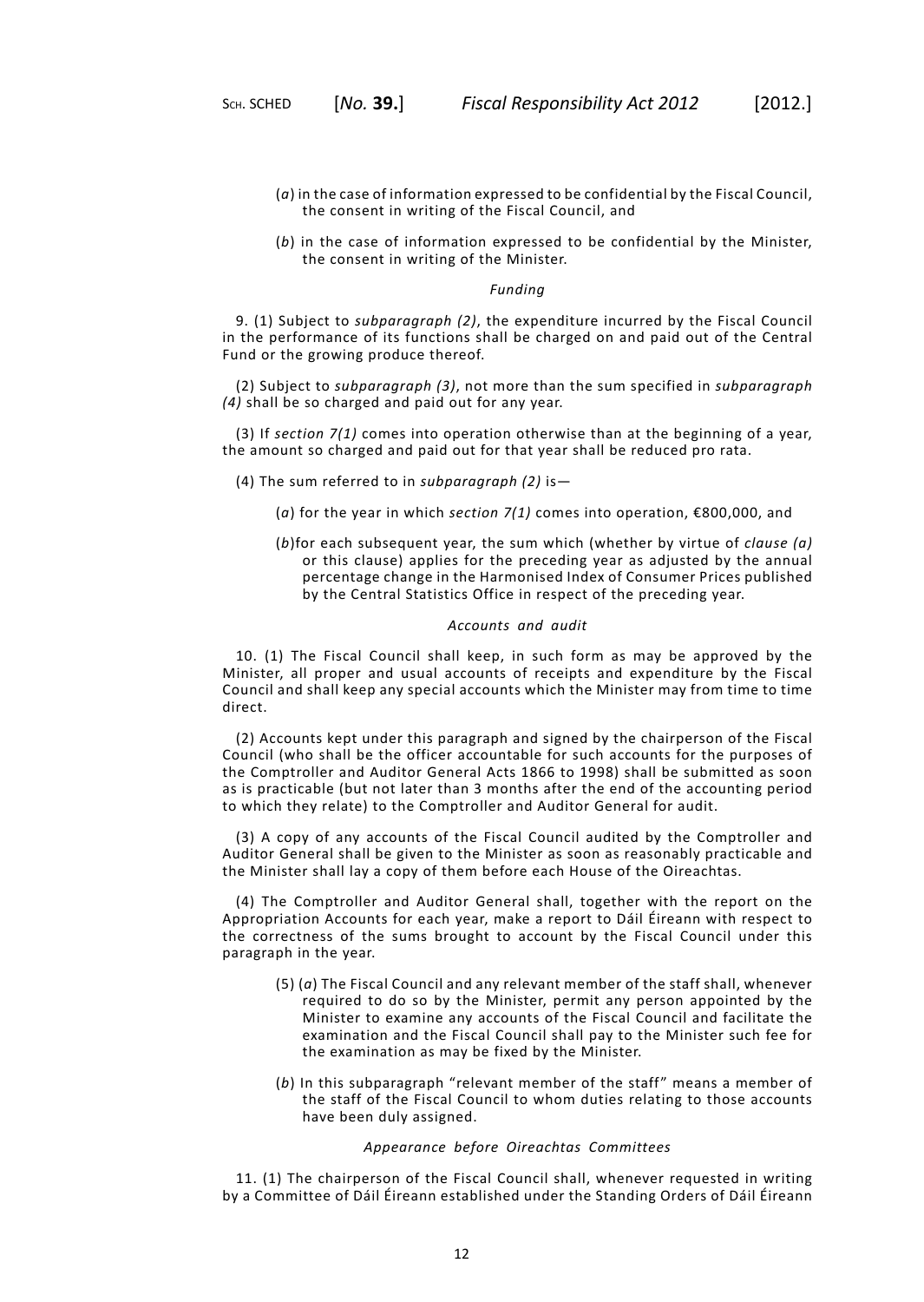to examine and report to Dáil Éireann on the appropriation accounts and reports of the Comptroller and Auditor General, give evidence to that Committee on—

- (*a*) the regularity and propriety of the transactions recorded or required to be recorded in any account kept under *paragraph 10*,
- (*b*) the economy and efficiency of the Fiscal Council in the use of its resources,
- (*c*) the systems, procedures and practices employed by the Fiscal Council for the purpose of evaluating the effectiveness of its operations, and
- (*d*) any matter affecting the Fiscal Council referred to in a special report of the Comptroller and Auditor General undersection 11(2) of the Comptroller and Auditor General (Amendment) Act 1993 or in any other report of the Comptroller and Auditor General (in so far as it relates to a matter specified in *clause (a)*, *(b)* or *(c)*) that is laid before Dáil Éireann.

(2) The chairperson of the Fiscal Council shall, whenever requested to do so, account for the performance of the functions of the Fiscal Council to a Committee of either House of the Oireachtas.

## *Freedom of information*

12. Paragraph 1 of the First Schedule to the Freedom of Information Act 1997 is amended, in subparagraph (2), by inserting "the Irish Fiscal Advisory Council".

#### *Annual report*

13. (1) The Fiscal Council shall as soon as practicable after the end of each year prepare a report of its activities during the year to which the report relates.

(2) The Fiscal Council shall provide a copy of each report prepared under *subparagraph (1)* to the Minister who shall cause a copy to be laid before each House of the Oireachtas as soon as reasonably practicable after the copy is so provided.

#### *Seal of Fiscal Council*

- 14. (1) The seal of the Fiscal Council shall be authenticated by—
	- (*a*)the signature of the chairperson or another member of the Fiscal Council authorised by the Fiscal Council to act in that behalf, and
	- (*b*)the signature of a member of the staff of the Fiscal Council authorised by the Fiscal Council to act in that behalf.

(2) Judicial notice shall be taken of the seal of the Fiscal Council and, accordingly, every instrument—

- (*a*) purporting to be an instrument made by the Fiscal Council, and
- (*b*) purporting to be sealed with the seal of the Fiscal Council authenticated in accordance with *subparagraph (1)*,

shall be received in evidence and be deemed to be such instrument without further proof, until the contrary is proved.

(3) Any contract or instrument which, if entered into or executed by an individual, would not require to be under seal, may be entered into or executed on behalf of the Fiscal Council by any person generally or specially authorised by the Fiscal Council to act in that behalf.

*Premises*